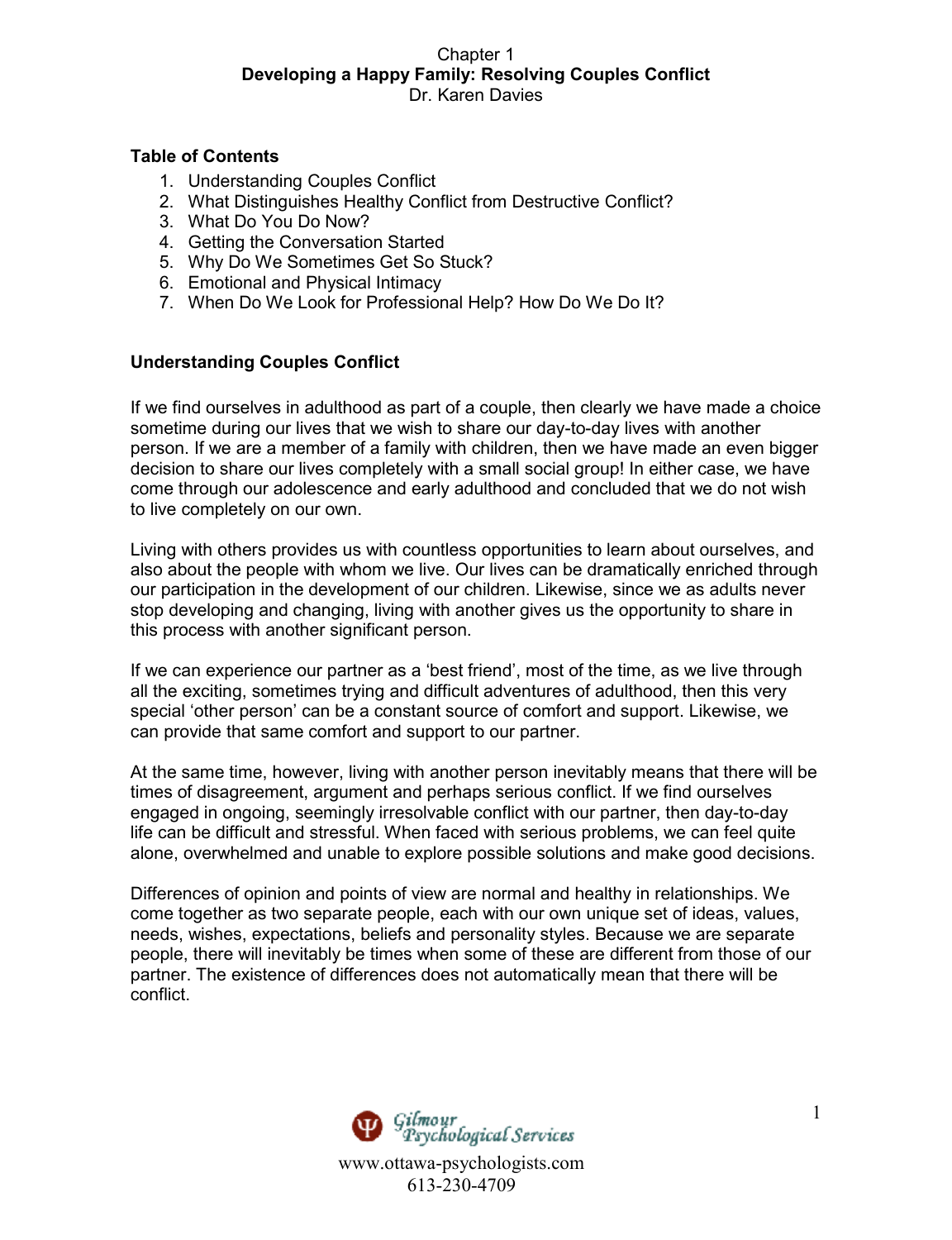However,

- how we express our differences,
- how we respect these differences in one another; and
- how we find acceptable resolutions to differences.

can all affect whether or not we will experience serious conflict in our relationships with our partners.

The general emotional tone in a home and in a family is largely determined by the manner in which the adults conduct their lives. The more we are able to create an atmosphere of mutual trust, support and cooperation, the more likely it is that our children will feel safe and secure in their own lives with us. Children are particularly sensitive to the 'feel' of things, and if there is a constant underlying tension between their parents, children will inevitably perceive it and respond with behavior that, in some way, reflects their own feelings of discomfort and anxiety.

Just as we teach our children how to tie their shoelaces, ride a 2-wheeled bicycle, get along with their brothers, sisters and friends, and the innumerable other tasks of life, so too do we teach them how to work out differences between themselves and others. As they watch us argue, debate, discuss and resolve disagreements, our children learn how to listen, respect, negotiate, and consider different ideas, points of views, wishes and needs.

Likewise, in our own families as we grew up, we were all exposed to the ways in which our parents resolved their inevitable differences. Some of us were fortunate enough to have good role models for conflict resolution, and we learned throughout our childhood how to deal with differences. However, for many of us, our parents were not particularly skilled in this regard, and thus we have come to adult relationships with a lot to learn!

# **What Distinguishes Healthy Conflict from Destructive Conflict?**

Most of us have memories of arguments or debates in which we tried to defend our own personal point of view in opposition to that of another person, perhaps another family member, a co-worker, a friend or even just a passing acquaintance. Healthy arguing or debating is a way in which we can clarify some of our own beliefs and values about different things. If you have to discuss and defend something that you believe in, you have to think about it, and do your best to organize your thoughts and then put them into words.

It is not required that the other person agree with you on every point in order that your views be considered valid and important. In many instances, agreement isn't necessary at all, and sometimes the resolution to the difference is simply to agree to disagree. Such a resolution allows for a mutual respect between partners that each person has a right to their individual views and beliefs. Such respect is a fundamental building block

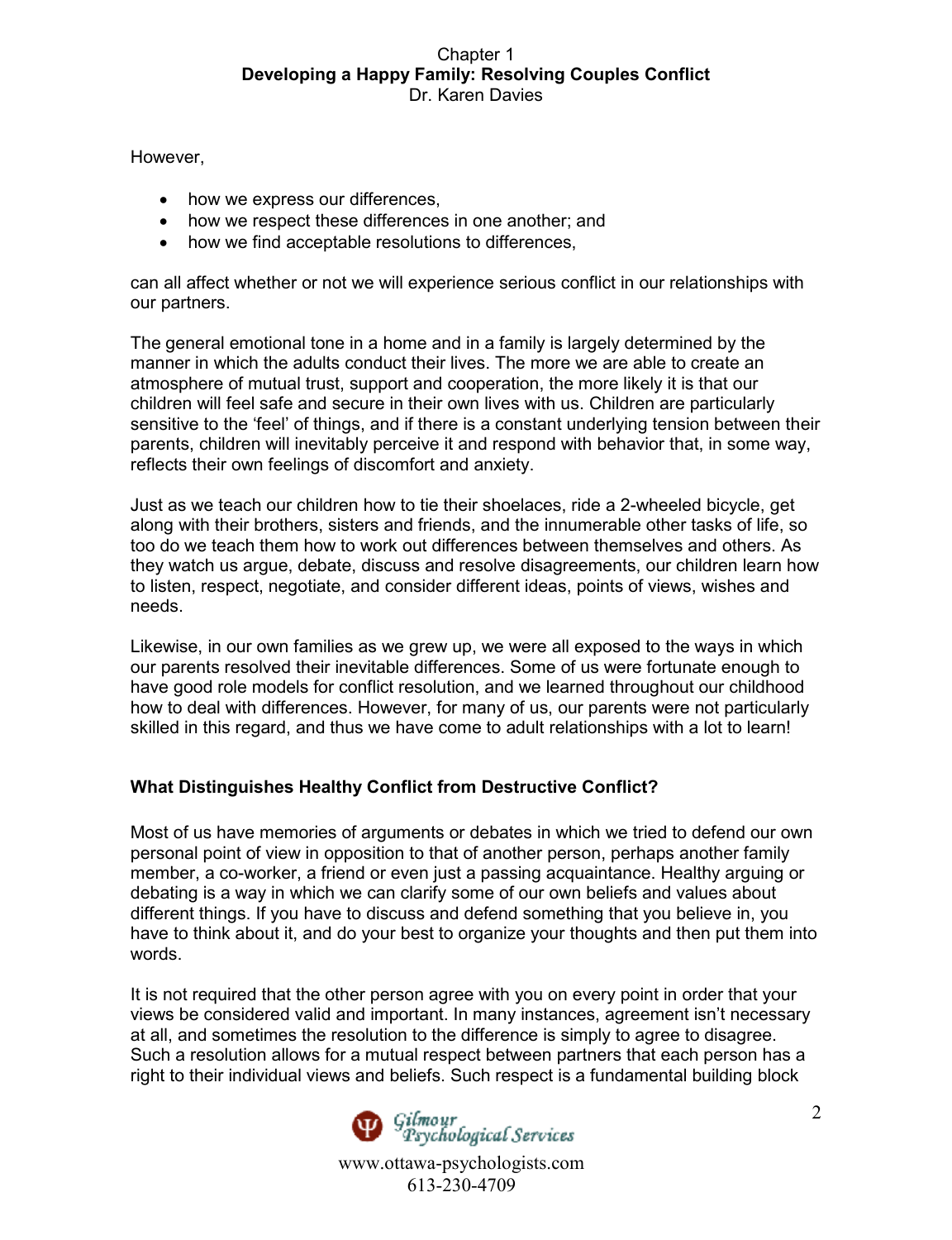for any relationship between two individuals, whether they be intimate partners, friends, family members or co-workers.

Sometimes, though, agreeing to disagree just isn't possible in an intimate partnership. Sharing a life with another person requires the sharing of many different things:

- the many details of the day-to-day running of a household, including meal preparation, housecleaning, tidying, general household chores inside and out;
- taking care of children and children's activity schedules (if there are children);
- continuing the relationships with parents and other extended family;
- maintaining relationships with individual friends and friends of the couple;
- career development plans and needs of each person;
- various work-related issues;
- day-to-day financial management as well as longer term financial planning; and
- individual needs for 'free-time', fitness, physical affection and intimacy,
- some couples and families also have significant medical issues to cope with as well.

Many of us have very busy lives, and sometimes it seems as though there just isn't enough time to fit everything in! When we experience any significant conflict with our partner, the task at hand seems to grow ever larger, and the energy available to deal with it seems to diminish. While 'many hands' can make most tasks go more quickly, 'fighting hands' slow everything down and make the completion of even simple tasks much more difficult.

Simple arguments and disagreements about 'who does what when' may come and go, particularly when people are tired or overwhelmed by 'too much to do in too little time'.

If these are settled quickly, and both people continue to feel that their views are listened to and respected by the other, there is no long-lasting consequence. However, when these same disagreements and arguments rise up over and over again, and no satisfactory solution is found, therein lies the beginning of more serious conflict that may begin to erode some of the good feelings in the relationship.

Some couples are quite able to identify the 'same old arguments' that inevitably end up 'the same old way', like running into the proverbial brick wall! Sometimes the argument is so familiar that it feels as though one could just slip in a tape recording after the first line or two, and play out the same responses and counter-responses that have been made so many times before.

If such a pattern of struggle continues over an extended period of time, eventually the predominant emotional tone in the relationship will be one of frustration, helplessness, discouragement, disappointment, and anger. Even the moments of 'good times' together will become overshadowed by the lingering sense of bad feeling. If such a situation persists, then it is only a matter of time before the relationship begins to falter, and one or both partners may find themselves actively searching out any number of distractions from the turmoil.

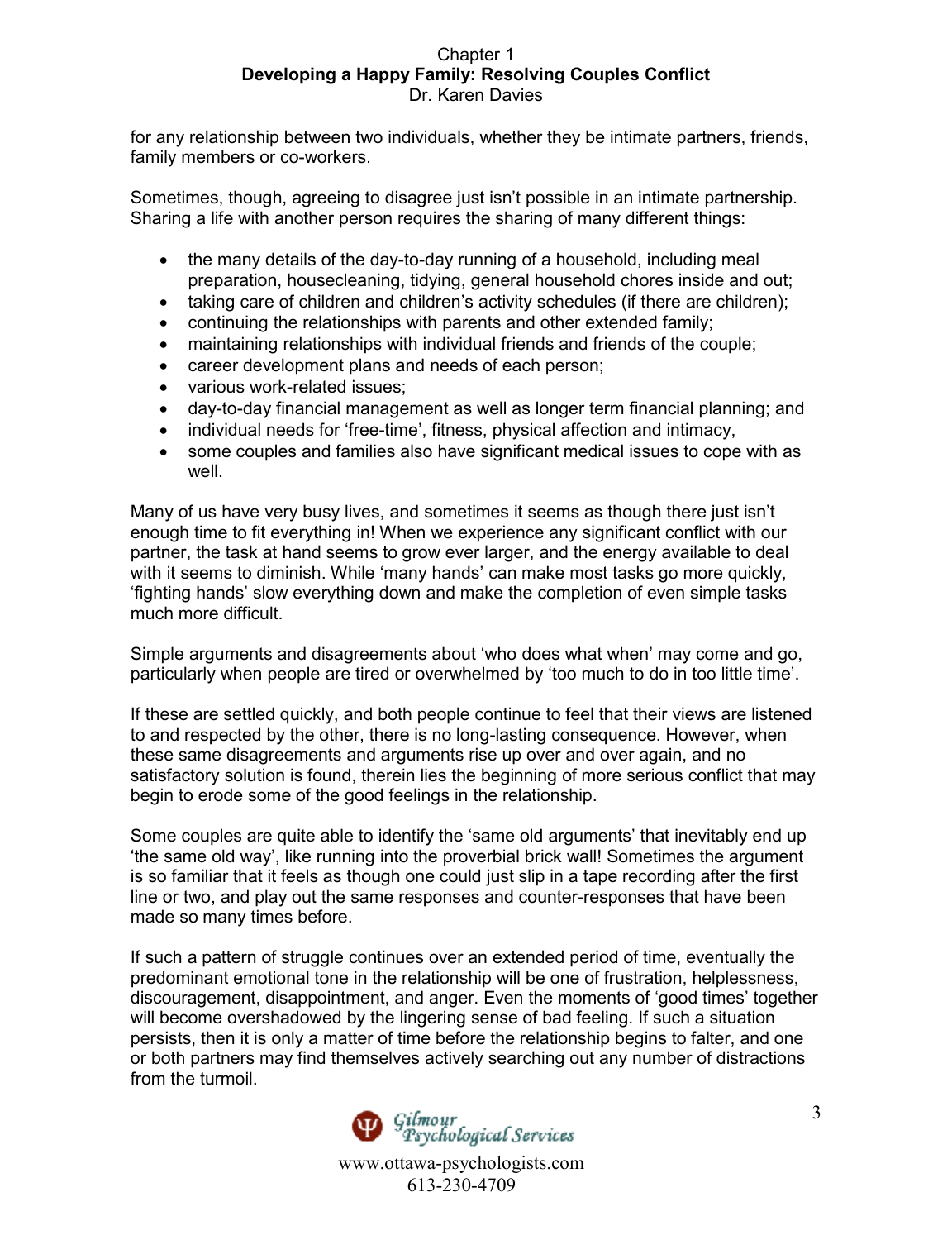Such distractions may take the form of extra time spent at the office, more and more events planned alone away from the family setting, more time spent with friends, increased use of drugs or alcohol, or even possibly the searching out of another more seemingly understanding and compassionate 'significant other'. Certainly, many extramarital affairs begin when one partner feels more and more isolated and alienated from the other due to unresolved lingering feelings of anger, resentment and helplessness.

These are times of serious conflict in the relationship that are potentially very destructive for both members.

# **What Do You Do Now?**

The very first step that needs to be taken en route to resolving any ongoing conflict within a couple is for some kind of open, non-accusatory acknowledgment of the existence of the problem. Sticking one's head in the sand and hoping that it will all go away just doesn't work! Besides, when your head is stuck in the sand, you will inevitably miss all kinds of other things that are going on around you and also in the relationship, including some things that are potentially fun, exciting, interesting and positive.

Rest assured - the important things that you do not talk about and try to resolve now, will inevitably rise up over and over again, in some form or another, until you do pay attention to them. This is yet another example of the basic fact that life will present us with many, many opportunities to 'get it right', whether we are raising children, learning how to work things out with the people we love, or simply learning a new and different task.

It's best if we don't try to discuss something important in the heat of the moment, during or immediately after a serious argument when emotions are high. It is hard to think clearly and honestly when we are flooded with feelings of anger, disappointment, and despair. In these states of high emotional arousal, most of us are also much more likely to say and even do things that we do not really mean, and that we seriously regret later.

Very hurtful things that are said or done in such emotionally-charged moments can feel like significant wounds to one or both partners, and it can then take quite some period of time for each person to heal enough to re-engage with the other person. Trusting our partner to do his or her best to safeguard our feelings of comfort and security in the relationship is another significant cornerstone of any relationship, and when this trust is damaged, the process of rebuilding it can take time and some repeated experiences of reassurance. Please, give yourselves a little space and time after a serious argument to let things calm down a little. Then set aside some time to talk.

It really is important that you make some time in your busy schedule to sit down quietly together, preferably not when you are both bone-weary and can hardly see straight, and

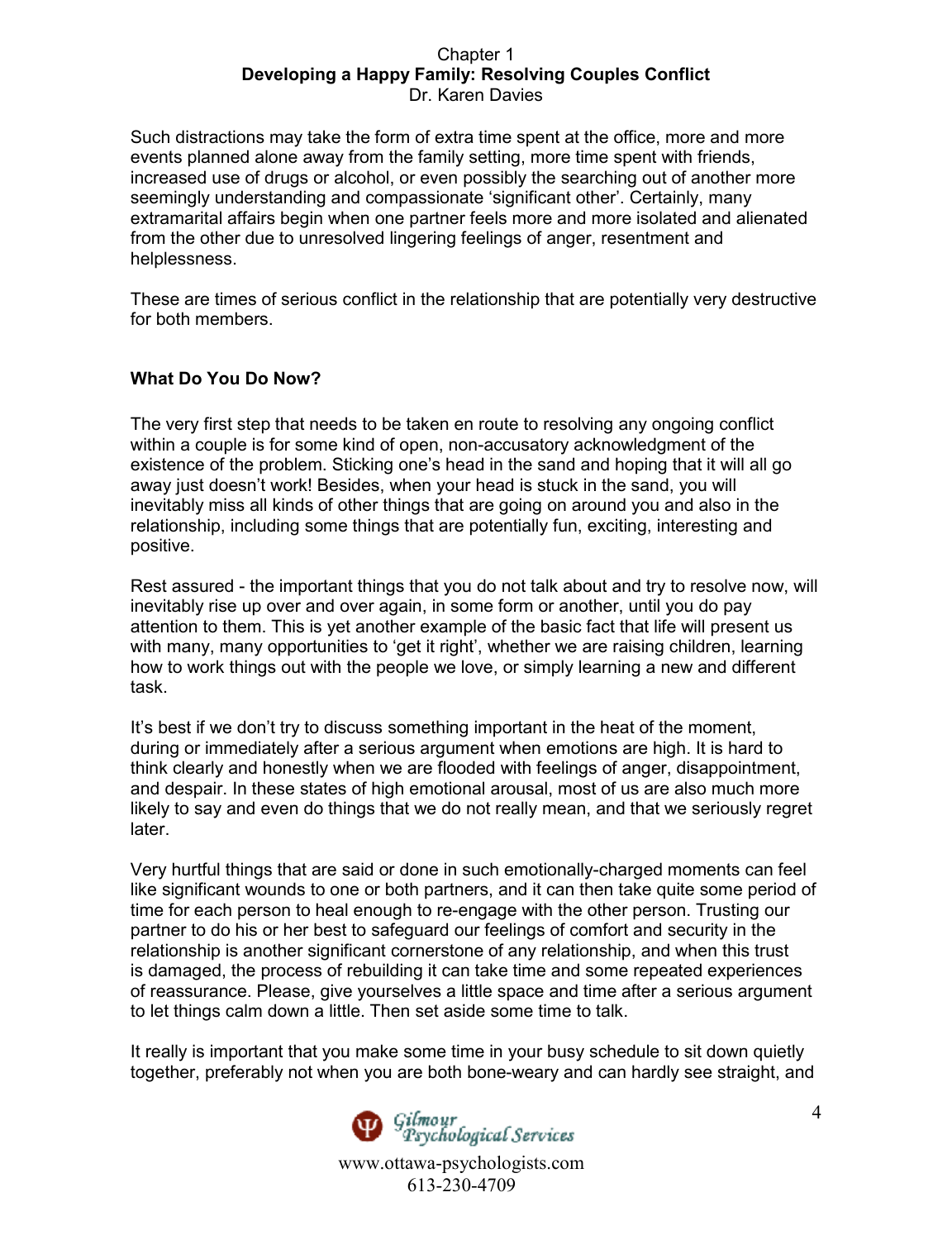not when either person has been drinking alcohol or using any other type of drug. Again, in any of these circumstances, we are all less able to think and talk clearly and honestly about what has happened, how we feel about it, what our own part was in it, and what we believe might be an acceptable resolution for the time being. Similarly, don't try to have an important discussion about an area of conflict in your relationship in the mad rush before everyone has to be out the door en route to somewhere. It is important that both people feel that there is enough time for his or her views to be expressed, heard, considered and responded to. Furthermore, if you are unable to reach any mutually satisfactory resolution in this 'rushed' bit of time, it is quite likely that both people will begin their days in a state of some emotional upset.

Once you have set some time apart to talk, keep distractions to a minimum. Don't answer the telephone or the knock on the door. The calling party will call back or come back if it is important enough! If you have young children (up to 9 years of age or so), wait until they are settled in bed. If your children are older, ask them to allow you a little privacy for some adult conversation. They should be quite capable of keeping themselves occupied for an hour or two.

If your life seems too busy to find a couple of hours to sit quietly together to do some serious talking, you may need to figure out what activity or activities can be shifted lower down on the priority list. Couples do need time alone together without others, for the fun things, and also for attending to problems that inevitably arise. Failure to make the time available for each other over a prolonged period of time can sadly result in circumstances where one or the other withdraws so much that the relationship simply falters and dies.

Once you've cleared the decks to allow for some serious, uninterrupted conversation, the next step is to begin the discussion with some direct reassurance from each partner to the other. It is important to confirm with each other that you are there together, as partners, to try to find something that can work better for both of you, that you are both committed to finding a solution to something that is not going well. Remind yourselves that there are certain areas of your shared lives together that are going very well, and that you have resources as a couple that allow you to experience comfort and success in these other areas. These same resources can often be called upon in some fashion to assist in whatever problem solving is currently required.

If your discussion begins with blaming the other for all that he or she has done wrong, you're sure to get bogged down in defensive responses and further accusations. These can be very hurtful and destructive, and do not contribute in any way to a successful resolution of the problems at hand. In these circumstances, the risk is very high that you'll end the conversation feeling worse off than when you began. Heightened feelings of anger, disappointment, discouragement and despair only make it that much more difficult to try again to talk with one another about important problem areas in the relationship. Please, do not begin your discussions by blaming your partner for everything that is going wrong!

If this pattern of blame does persist, eventually neither person will be willing to broach difficult topics, and no resolution will be found. At this point, you will probably need



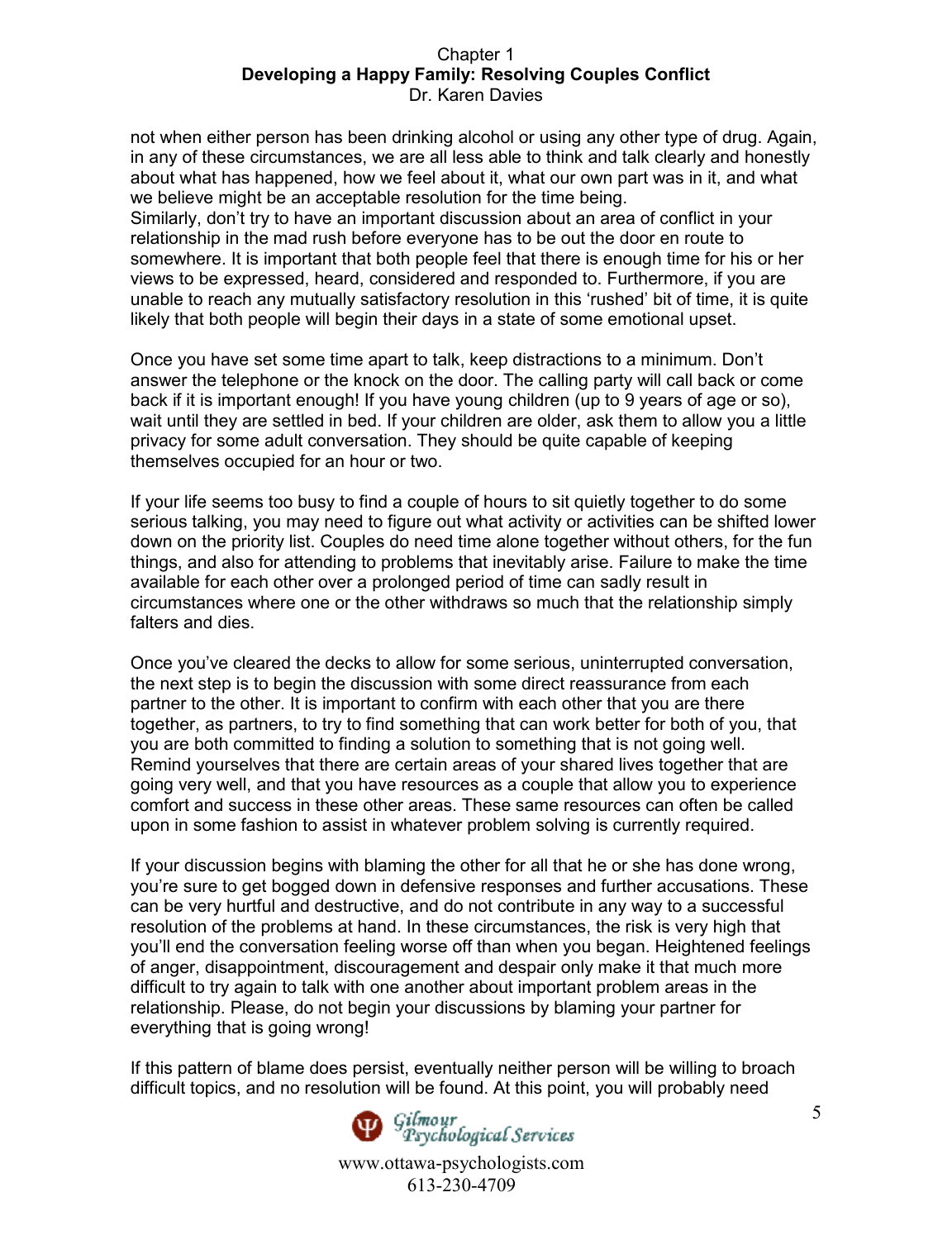professional help to get out of this situation, and to get both people talking again with some sense of hope and optimism about the possibility of resolution. I'll return to this point a little later in the chapter.

It's helpful to remember, and even to make note of, that in all of the things you do well together as a couple, you each play a contributing role in making things go well. For example, if you run your household well, or you manage your finances well, each of you plays a role in making that work. Along the same lines, in those areas of your life in which you experience conflict or difficulties as a couple, each person also has a part to play.

Sometimes it is very difficult for each person in the couple to look openly and honestly at themselves. Yet it is very important that each person try to determine what role they may be playing in contributing to the ongoing difficulties. We all know how easy it is to find the fault in the other person, and how much more challenging it is to turn the tables around and try to see, understand, and accept our own share of responsibility when problems occur.

## **Getting the Conversation Started**

If you have acknowledged the existence of a problem between the two of you, and you have successfully avoided blaming the other for all that is wrong, now it is time to 'get down to details'. Choose one specific area of conflict to discuss, and make a plan to stick with it. One or two hours of conversation is not enough to address every single concern you may have. If you fill up your discussion time with a long, long list of problems, you won't have enough time to actively participate in successful problem solving. Ending each discussion period with some feeling of successful resolution, of at least part of a problem, makes it much more likely that you will try the process again.

Once you've agreed on what you would like to talk about, there are a few general rules of good communication that you might try to follow.

- 1. While one person is talking, it is important that the other do his or her best to listen carefully without interrupting. This sounds easy, but can be surprisingly difficult to do! If you are busy trying to figure out how to get in your 'two cents worth', it will interfere with your ability to really listen and focus on what your partner is trying to tell you. It also feels very disrespectful to be interrupted while you are talking. If it turns out that one person is far more likely to 'hold the floor' for extended periods of time, it is even worthwhile to try using the equivalent to a stove timer to ensure that each person has a chance to speak and be heard. Two to three minutes at a time is quite a lot of active listening to do.
- 2. Active listening means paying close attention to all that your partner is trying to tell you, without offering critical commentary or suggestions about what he or she should say or do. Try to just listen, without imposing your own views or thoughts, and try to understand all of what your partner is trying to say at the moment. Your turn to talk will come. Be patient!

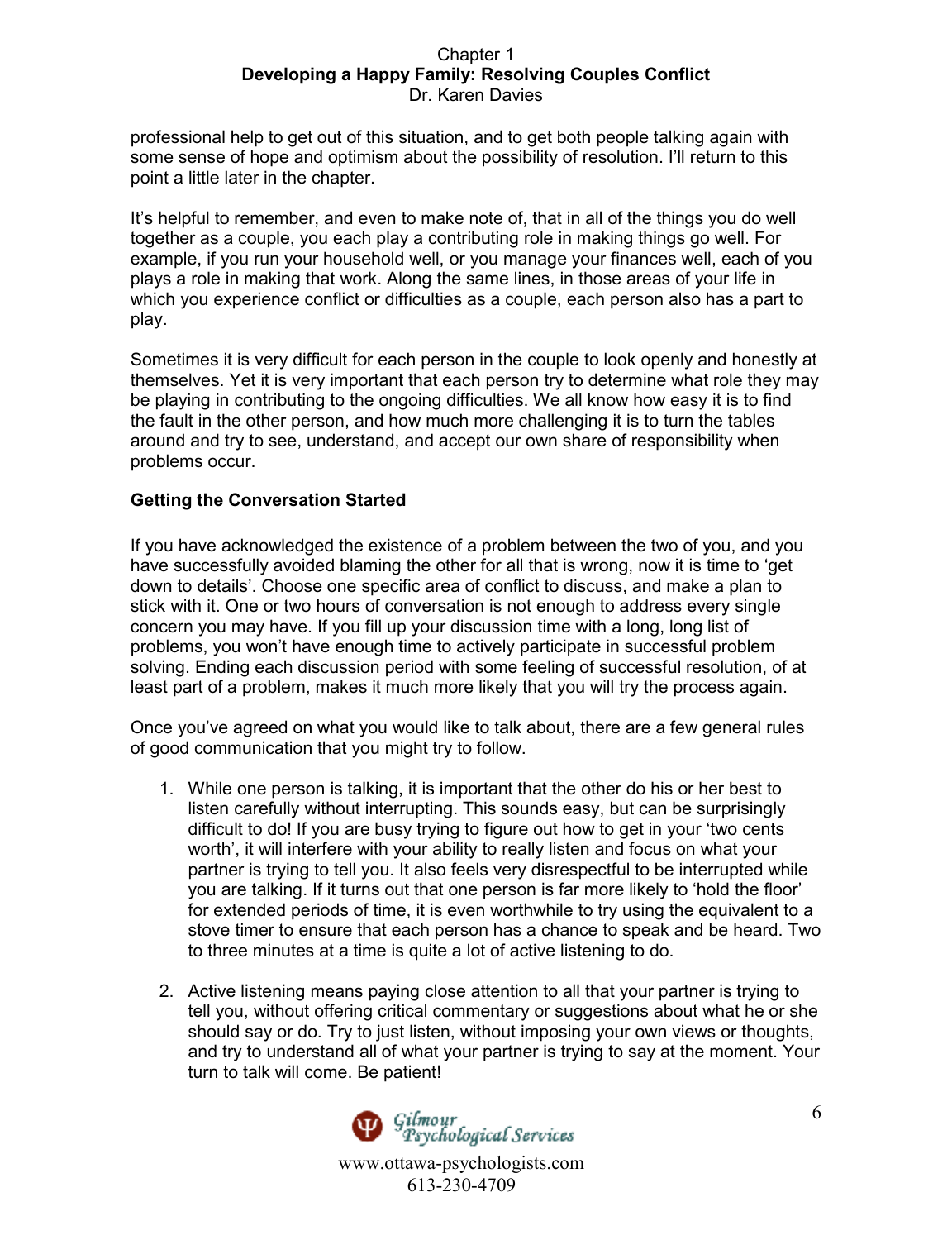Active listening also means offering small comments periodically, indicating that you are attending as closely as possible. Comments such as "uh, huh', "I see", "OK", all convey an active message that you are attending. Active listening also includes body language such as nodding, and orienting your body toward the person who is talking, to acknowledge that you've heard what was said. Really active listening involves periodically paraphrasing what the other has said.

- 3. Try to listen both for the informational content of the message, as well as the emotional content. What is the specific information that your partner is trying to convey to you, and how does he or she feel as this information is being shared with you? Sometimes, to understand the emotional meaning of the message, you have to listen very carefully 'between the lines', particularly if your partner is one who is inclined to keep most of his or her feelings to themselves.
- 4. Watch carefully for any nonverbal messages that may accompany the spoken words. Are there gestures, facial expressions, tones of voice, or other body movements that you notice and find yourself reacting to? Do these nonverbal messages seem to be different from the words that are spoken? Very often, it is these many nonverbal signals that carry much of the emotional content of a message, particularly from a partner who does not readily talk about his or her feelings very openly. Sometimes, we are not even very aware of what we are feeling ourselves. This makes it particularly challenging for our partners to figure out!
- 5. When it is your turn to speak, do your best to express your own thoughts, ideas, or feelings, with an acknowledgment that they are yours, and not necessarily those of your partner. Try to begin sentences with "I". It's much more difficult than you think. Try to keep the content of the sentence specifically about yourself, your own thoughts, ideas, feelings, perceptions, and beliefs. "I think that you don't really want to change anything here" is not an effective statement about your own experience. Perhaps a better way to convey your thought might be to say "I sometimes feel like I am trying to make these changes by myself, and I would really like it better if we were working together on this". The less you speak on behalf of the other person, the more likely it is that he or she will feel inclined to join in. The more active participation from each person, the more likely it is that, together, you will come to a mutually agreeable resolution somewhere down the line.
- 6. Please do not make assumptions or draw conclusions about something that your partner is thinking or feeling. Sometimes when we have lived with someone for a long time, we come to recognize fairly predictable patterns in behavior or speech in our partner. While there may be some circumstances in which it is useful to anticipate and rely on these predictable patterns, this is not one of them. When we are having important discussions about problems in our relationship, it is really important that we always allow our partner to speak for him or herself.

As soon as we make an assumption or an interpretation about our partner's thoughts or



Gilmour<br>Psychological Services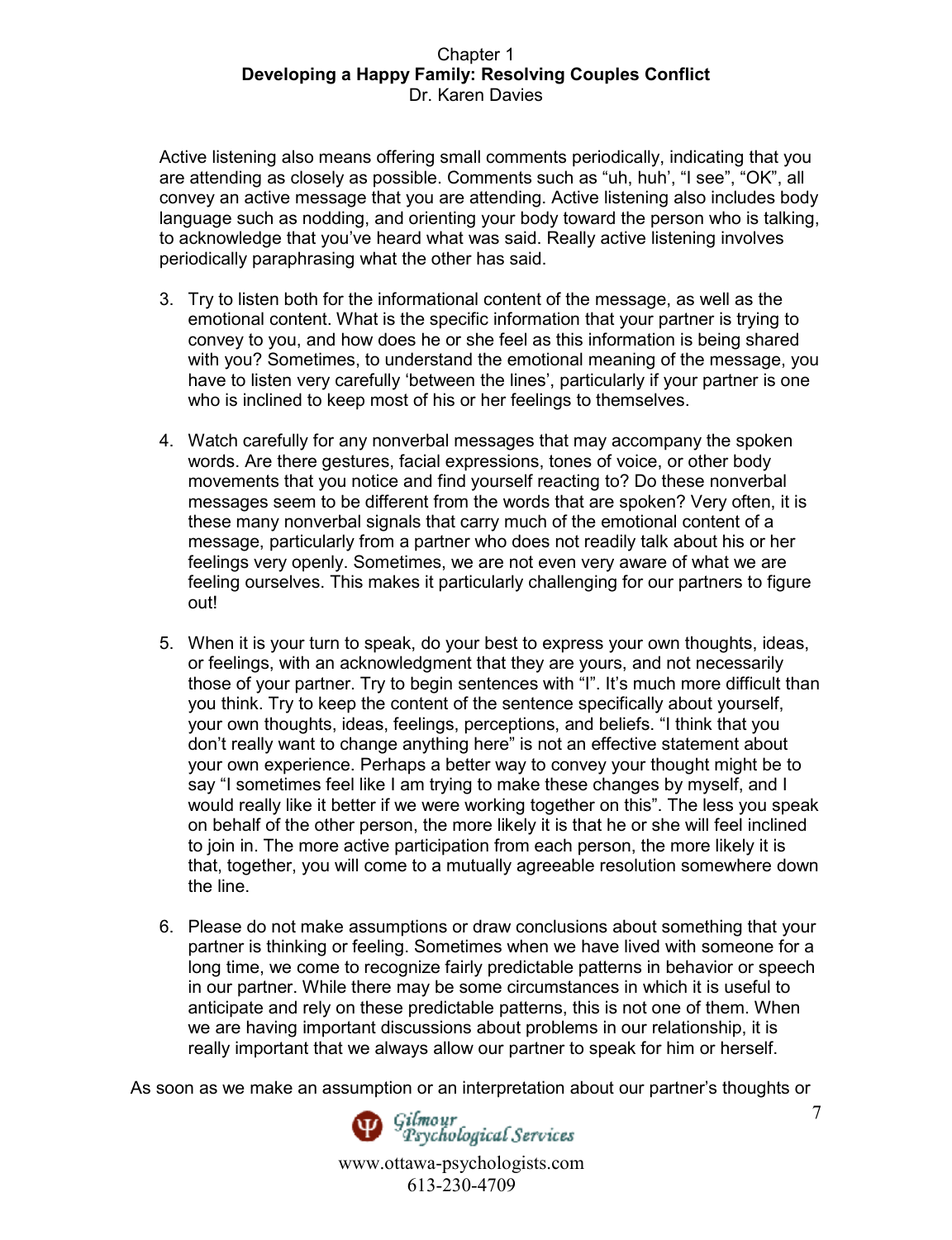feelings, we run a very real risk in getting something wrong. Not only do we feel that our own thoughts and feelings are not recognized and respected as having meaning and value of their own when someone else tells us what we are thinking or feeling, but furthermore, any error in interpretation or assumption can take the discussion in a completely erroneous direction.

These 'communication skills' can take quite some time, effort and experience to learn. Don't expect yourself or your partner to get them right all at once. Remember, life gives us countless opportunities to learn new things and to try new skills over and over again, hopefully making little steps of progress with each repetition. Particularly in areas of conflict in our relationships, it is not so very simple to convey clearly to our partner exactly what we intend to convey, nor to receive with complete accuracy the message that our partner intends for us to receive.

When two people try to share thoughts and feelings, the information going out and being received is filtered through our own individual histories, experiences, expectations, and interpretations. Sometimes what we think we hear and subsequently react to is more a function of this individual filtering process than it is a function of what the other person has really said or intended.

Thus, it is essential that we take an active role both in conveying our message as clearly as possible, and in doing our best to listen carefully to the entire message that our partner is doing his or her best to share with us.

If our communication is consistently unclear or incomplete, there is an increased likelihood that, in our own individual ways, depending on what our life experiences, expectations, and interpretations are, we may well end up "filling in the blanks" with assumptions about the other person's meaning or intent that may be totally inaccurate. If we give our partner persistent 'mixed messages', that is, where we say one thing with our words, but convey a very different, contradictory message with our tone of voice, facial expressions, or gestures, it will become virtually impossible to have a meaningful, continuing discussion. Our partner will be confused, and may in fact feel quite distressed by the contradictory nature of what we are trying to convey. Sometimes, we don't even realize that we are giving such mixed messages, particularly if we don't really fully understand our own emotional reactions to something.

# **Why Do We Sometimes Get So Stuck?**

Sometimes, despite our best efforts at talking clearly, listening, and struggling to understand our partner and the conflict that exists in our relationship, we just can't find a way to a mutually acceptable resolution. Tension and distress continue, and hopelessness and despair may follow. If this goes on for a prolonged period of time, the relationship will suffer.

Sometimes, conflicts around day-to-day issues are more symbolic or representative of problems at a deeper level. If basic trust and respect between partners have been

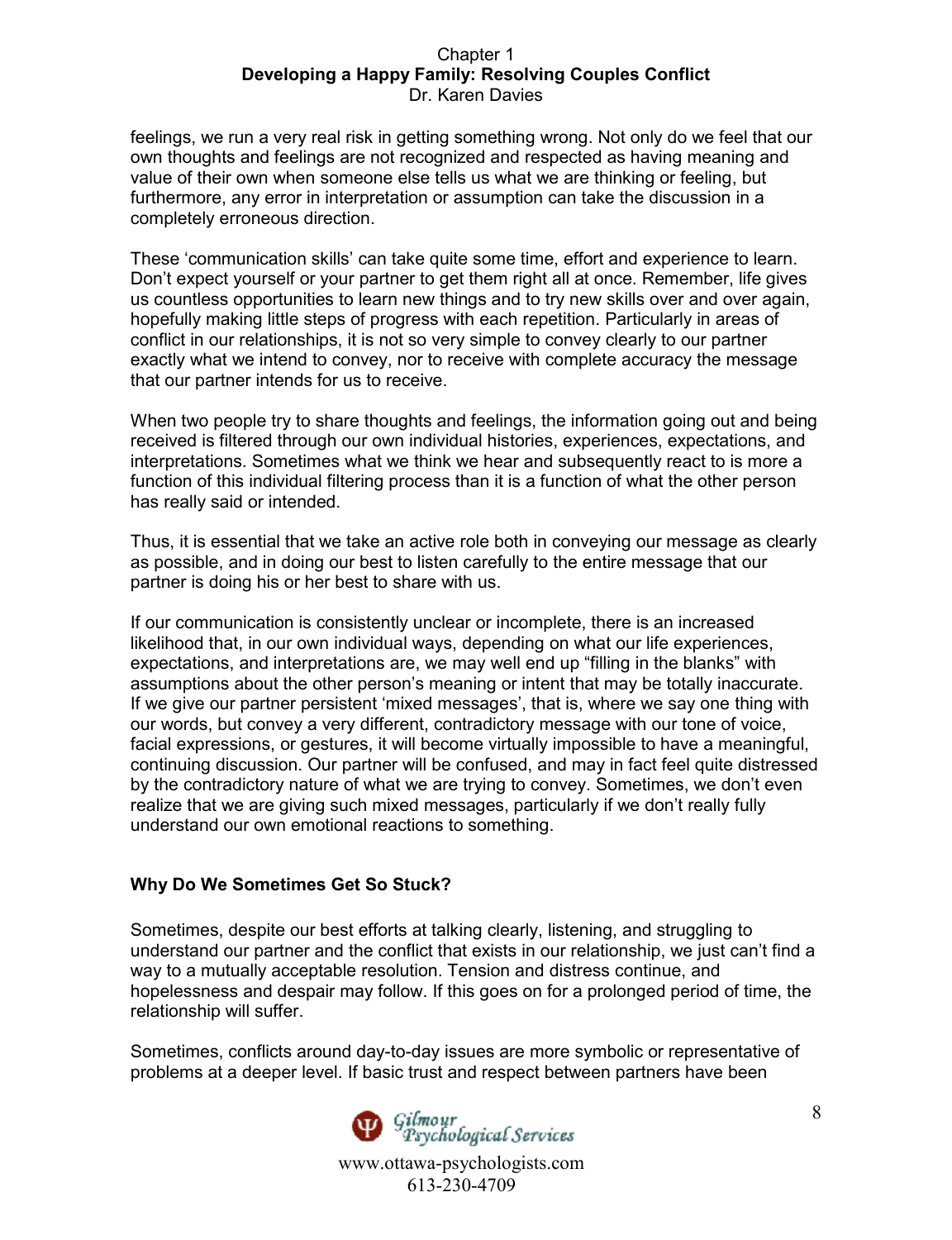seriously damaged, then there can be an underlying tension that regularly surfaces in the form of major outbursts in response to seemingly inconsequential incidents. These can rise up out of nowhere, it seems, and then leave both partners feeling overwhelmed by the intensity of reactions that both people experience.

# **Emotional and Physical Intimacy**

When couples are experiencing significant, seemingly unresolvable conflict, the intimate relationship (emotional and physical) between the two is very often affected as well. Where once there was a comfortable, satisfying, mutually enjoyable sexual relationship, couples in conflict often find themselves lonely, confused, disappointed and/or angry about the absence of pleasant affectional and sexual contact.

Sometimes, the 'poor sexual relationship' gets interpreted as the source of the couple's problems, and a demand is placed on the reluctant sexual partner to become more sexually interested and involved. If the underlying nature of the conflict in the couple is not understood and addressed, the unsatisfying sexual relationship rarely improves. In fact, the ensuing conflict around the sexual relationship itself can make problems worse for the couple.

Sometimes, it does occur that one partner has a specific sexual problem that has affected

his or her ability to participate comfortably and enjoyably in the sexual relationship. If this goes undiagnosed, and misunderstood, it can contribute to an ongoing misperception that he or she is no longer interested, willing, or wishing to have a sexually intimate relationship with their partner.

Some people do in fact have difficulty being intimate partners with others. Emotional intimacy requires:

- a high level of trust in another person;
- a willingness and ability to learn about and to share many aspects of oneself with another;
- a willingness and ability to be vulnerable to another and to let the other person see parts of yourself that you keep mostly to yourself;
- a willingness and ability to soothe and comfort another, and also to let another person provide soothing and comfort to yourself;
- a basic respect and acceptance of the differences between two people without feeling compelled to compromise important elements of who you fundamentally are;
- a reasonable level of physical and psychological health.

When there are significant differences in a couple between the individual wishes, needs and capacities for emotional intimacy, there can up be an ongoing struggle to find an acceptable level of intimacy that works for both partners. Sometimes one wants to be emotionally closer than the other can tolerate or enjoy. Sometimes there is a distance that suits one person, but feels too lonely and isolating for the other.